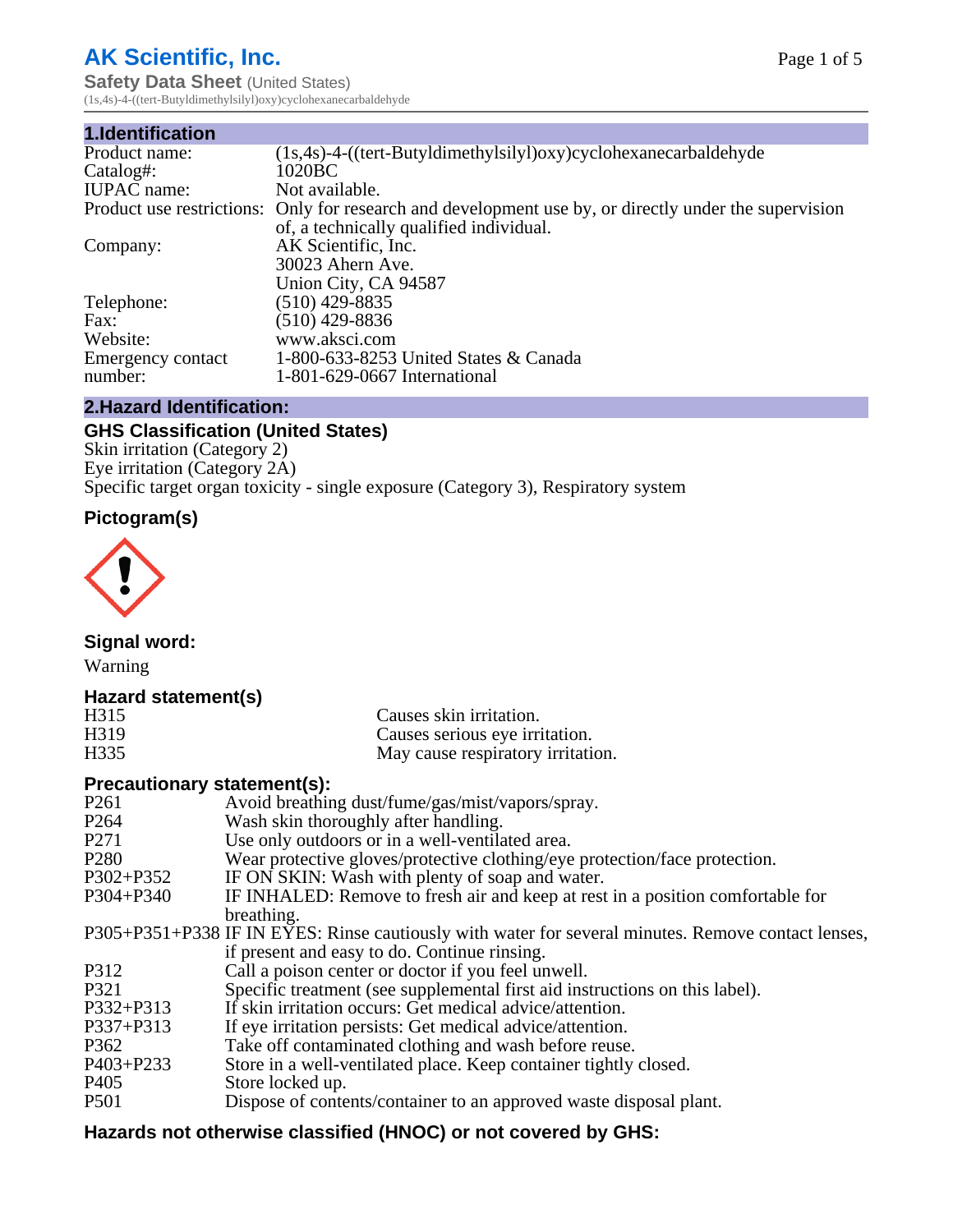#### None

| 3. Composition/Information on Ingredients |                |
|-------------------------------------------|----------------|
| Synonyms:                                 | Not available. |
| $CAS#$ :                                  | N/A            |
| Purity:                                   | 95%            |
| EC:                                       | Not available. |
|                                           |                |

## **4. First Aid Measures**

**General Information:** Immediately remove any clothing contaminated by the product. Move out of dangerous area. Consult a physician and show this safety data sheet.

**Inhalation:** Move person to fresh air. If not breathing, give artificial respiration. If breathing is difficult, give oxygen. Obtain medical aid.

**Skin contact:** Immediately flush skin with running water for at least 15 minutes while removing contaminated clothing and shoes. Wash clothing before reuse. Obtain medical aid immediately. **Eye contact:** Immediately flush open eyes with running water for at least 15 minutes. Obtain medical aid immediately.

**Ingestion:** Do NOT induce vomiting without medical advice. Rinse mouth with water. Never administer anything by mouth to an unconscious person. Obtain medical aid immediately.

**Most important symptoms and effects, both acute and delayed:** No further information available. Please see sections 2 and 11.

**Indication of any immediate medical attention and special treatment needed:** No further information available.

## **5. Fire Fighting Measures**

**Suitable extinguishing media:** Use water spray, dry chemical, carbon dioxide, or chemical foam. **Specific hazards arising from the chemical:** Carbon oxides, Silicon oxides.

**Advice for firefighters:** As in any fire, wear a NIOSH-approved or equivalent, pressure-demand, self-contained breathing apparatus and full protective gear. During a fire, irritating and highly toxic gases may be generated by thermal decomposition or combustion.

## **6. Accidental Release Measures**

**Personal precautions, protective equipment and emergency procedures:** Wear protective equipment and keep unprotected personnel away. Ensure adequate ventilation. Remove all sources of ignition. Prevent further leak or spill if safe to do so. For personal protective equipment, please refer to section 8.

**Environmental precautions:** Do not let product enter drains, other waterways, or soil.

**Methods and materials for containment and cleaning up:** Prevent further leak or spill if safe to do so. Vacuum, sweep up, or absorb with inert material and place into a suitable disposal container. Consult local regulations for disposal. See section 13 for further disposal information.

## **7. Handling and Storage**

**Precautions for safe handling:** Avoid contact with skin, eyes, and personal clothing. Wash hands thoroughly after handling. Avoid breathing fumes. Use only with adequate ventilation. Wear suitable protective clothing, gloves, and eye/face protection. Keep away from sources of ignition. Minimize dust generation and accumulation. Keep container tightly closed. Open and handle container with care. Do not eat, drink, or smoke while handling.

**Conditions for safe storage, including any incompatibilities:** Store in a tightly-closed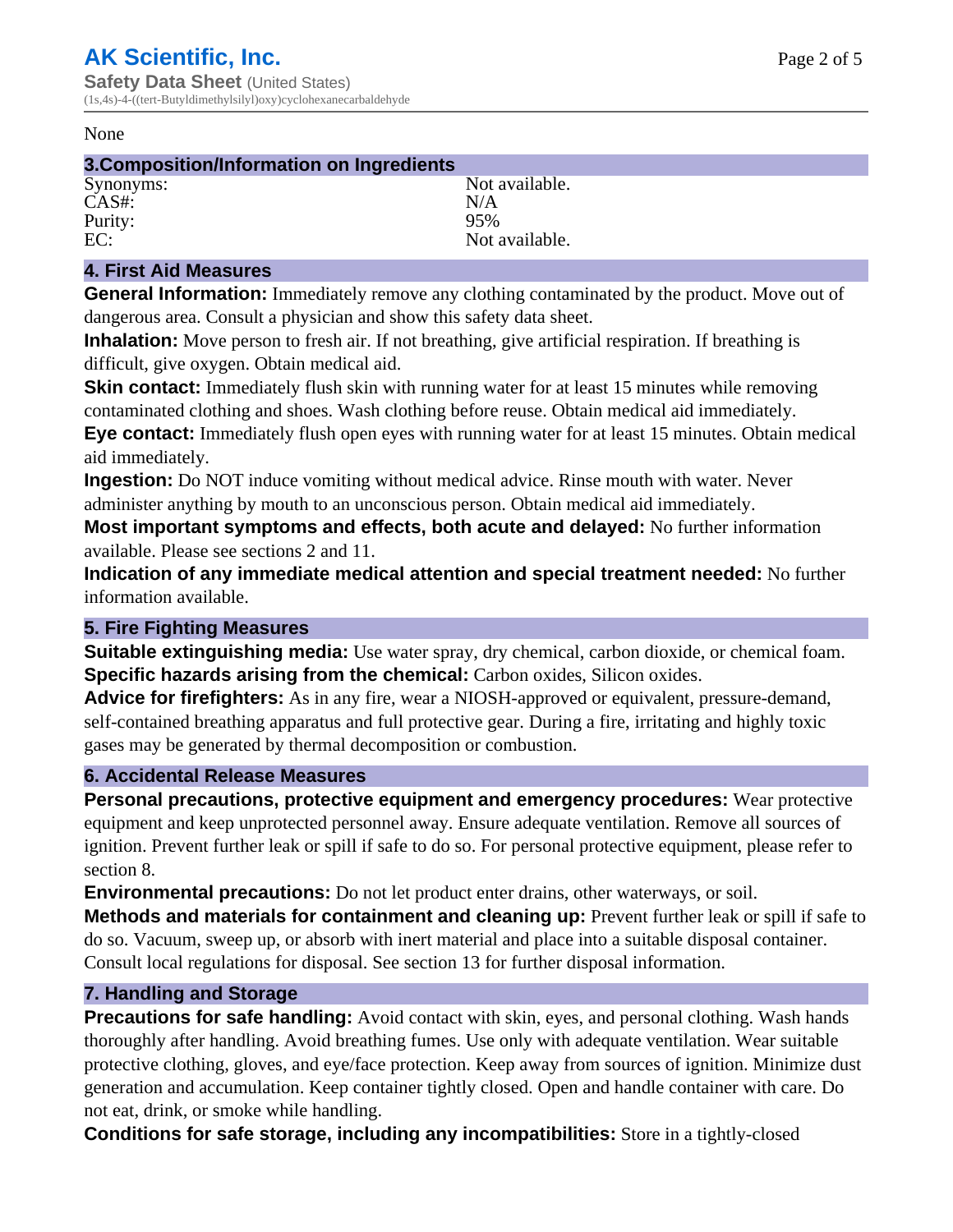Page 3 of 5

container when not in use. Store in a cool, dry, well-ventilated area away from incompatible substances. Keep away from sources of ignition. ,Store long-term in a cool, dry place.

### **8. Exposure Controls/Personal Protection**

#### **Exposure limits:**

| OSHA PEL:  | Not available. |
|------------|----------------|
| NIOSH REL: | Not available. |
| ACGIH TLV: | Not available. |

**Appropriate engineering controls:** Avoid contact with skin, eyes, and clothing. Wash hands before breaks and immediately after handling the product. Facilities storing or utilizing this material should be equipped with an eyewash fountain. Use adequate general and local exhaust ventilation to keep airborne concentrations low.

#### **Personal protection** Eyes: Not Available.<br>
Hands: Not Available.<br>
Not Available. Not Available.<br>Not Available. Skin and body: Respiratory: Not Available.

### **9. Physical and Chemical Properties**

| <b>Physical State:</b>            | Not available.        |
|-----------------------------------|-----------------------|
| Molecular Formula:                | C13H26O2Si            |
| Molecular Weight:                 | 242.43                |
| Odor:                             | Not available.        |
| pH:                               | Not available.        |
| <b>Boiling Point Range:</b>       | Not available.        |
| Freezing/Melting Point:           | Not available.        |
| <b>Flash Point:</b>               | Not available.        |
| <b>Evaporation Rate:</b>          | Not available.        |
| Flammability(solid,gas):          | Please see section 2. |
| Explosive limits:                 | Not available.        |
| Vapor Pressure:                   | Not available.        |
| Vapor Density:                    | Not available.        |
| Solubility:                       | Not available.        |
| <b>Relative Density:</b>          | Not available.        |
| Refractive Index:                 | Not available.        |
| Volatility:                       | Not available.        |
| <b>Auto-ignition Temperature:</b> | Not available.        |
| <b>Decomposition Temperature:</b> | Not available.        |
| <b>Partition Coefficient:</b>     | Not available.        |
|                                   |                       |

#### **10. Stability and Reactivity**

Reactivity: Not available.<br>
Chemical stability: Stable under re Possibility of hazardous reactions: Conditions to avoid:<br>
Incompatible materials:<br>
Strong oxidizing Hazardous decomposition products: Carbon oxides, Silicon oxides.

## **11. Toxicological Information**

RTECS# Not available. Acute toxicity: Not available.<br>
Routes of exposure: This is a multiple in the link of exposure in the link of the link of exposure. Symptoms related to the physical,chemical and toxicological characteristics:

Stable under recommended temperatures and pressures.<br>Not available. Strong oxidizing agents.

> Inhalation,eye contact,skin contact,ingestion. Skin contact may result in inflammation characterized by itching, scaling, reddening,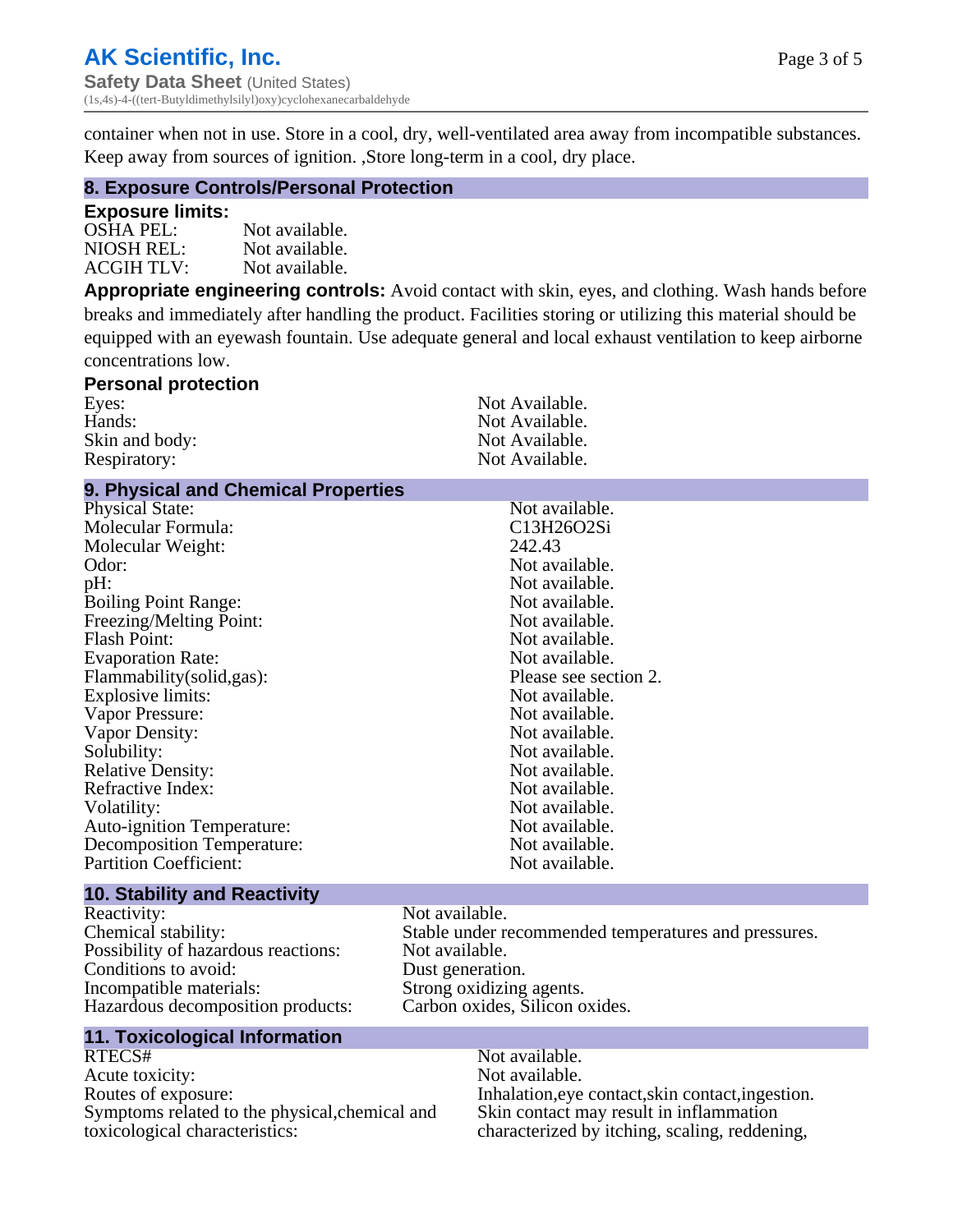- blistering, pain or dryness. Eye contact may result in redness, pain or severe eye damage. Inhalation may cause irritation of the lungs and respiratory system. Overexposure may result in serious illness or death.

### **Carcinogenicity**

| IARC: | Not classified.                                                                                       |
|-------|-------------------------------------------------------------------------------------------------------|
| NTP:  | Not listed.                                                                                           |
| OSHA: | Not Available                                                                                         |
|       | Acute toxic effects: Inflammation of the eye is characterized by redness, watering, and itching. Skin |
|       | inflammation is characterized by itching, scaling, reddening, or, occasionally,                       |
|       | blistering.                                                                                           |

| <b>12. Ecological Information</b>                                                                                                                                                                                        |                                                           |                                                                                                                        |  |
|--------------------------------------------------------------------------------------------------------------------------------------------------------------------------------------------------------------------------|-----------------------------------------------------------|------------------------------------------------------------------------------------------------------------------------|--|
| Ecotoxicity:<br>Persistence and degradability:<br>Bioaccumulative potential:<br>Mobility in soil:<br>Other adverse effects:                                                                                              |                                                           | Not available.<br>Not available.<br>Not available.<br>Not available.<br>Not available.                                 |  |
| <b>13. Disposal Considerations</b>                                                                                                                                                                                       |                                                           |                                                                                                                        |  |
| Disposal of waste:<br>Disposal of packaging:                                                                                                                                                                             |                                                           | Not listed<br>Not listed                                                                                               |  |
| <b>14. Transportation Information</b>                                                                                                                                                                                    |                                                           |                                                                                                                        |  |
| <b>DOT (United States)</b><br>UN number:<br>Proper shipping name:<br>Transport hazard class:<br>Packing group:<br><b>IATA</b><br><b>UN Number:</b><br>Proper shipping name:<br>Transport hazard class:<br>Packing group: | Not DG                                                    | Not hazmat<br>Not available.<br>Not available.<br>Not available.<br>Not available.<br>Not available.<br>Not available. |  |
| <b>15. Regulatory Information</b>                                                                                                                                                                                        |                                                           |                                                                                                                        |  |
| <b>TSCA (United States)</b><br>Not Available.                                                                                                                                                                            |                                                           |                                                                                                                        |  |
| California Proposition 65:<br><b>NFPA Rating:</b>                                                                                                                                                                        | Not Available<br>Health:<br>Flammability:<br>Instability: | Not available.<br>Not available.<br>Not available.                                                                     |  |

## **16. Additional Information**

Revision Date: 12/30/2021 Printed Date: 12/30/2021

*The information above is believed to be accurate and represents the best information currently available to us. However, we make no warranty of merchantability or any other warranty, express or implied, with respect to such information, and we assume no liability resulting from its use. Users should make their*